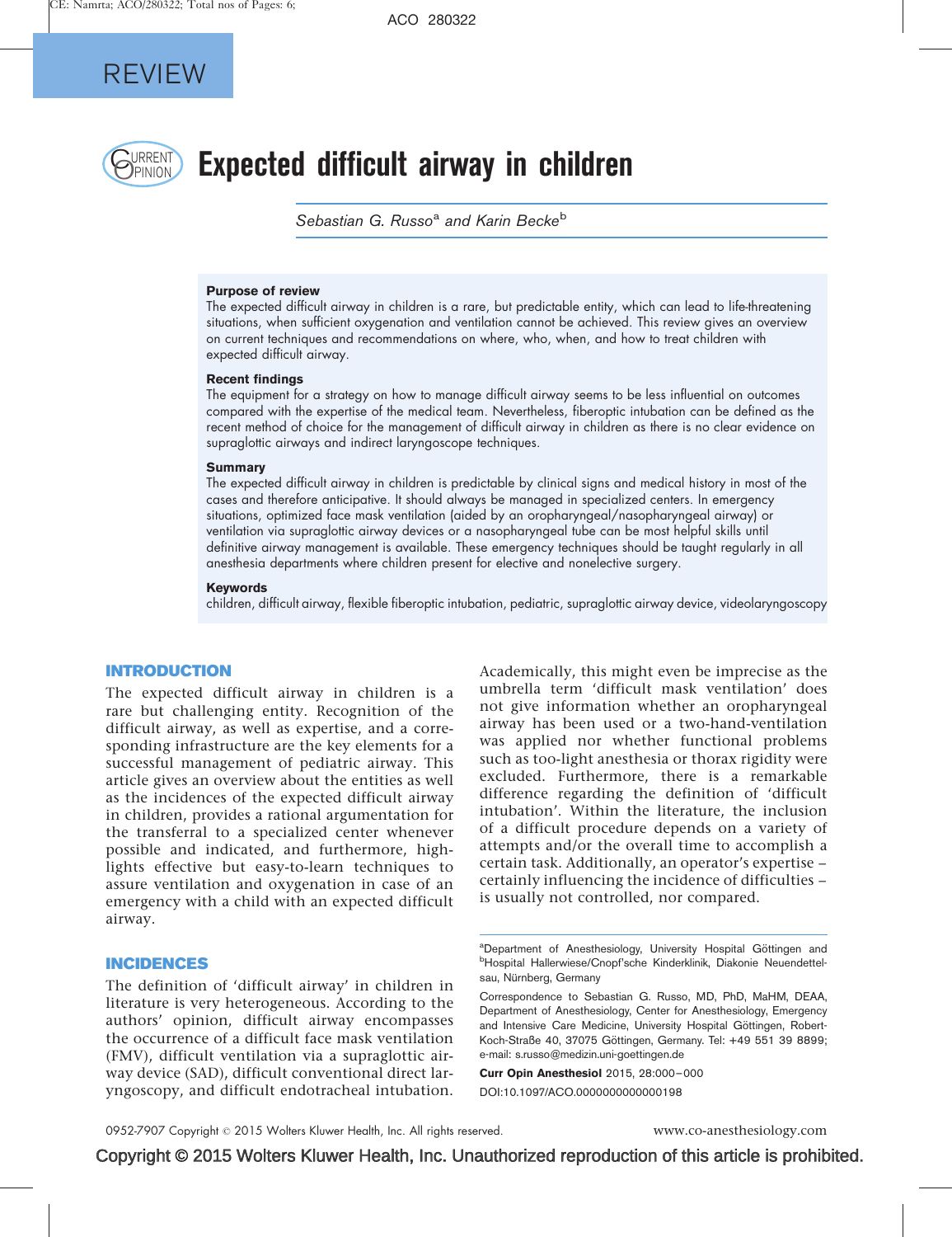# KEY POINTS

- The expected difficult airway is a challenging but, even in specialized centers, very rare entity.
- Whenever possible and indicated, a child with an expected difficult airway should be transferred to a specialized center.
- The use of flexible endoscopes under spontaneous ventilation is still the preferred method for the elective management of a child with an expected difficult airway.

Taking these scientific limitations in account, the incidence – usually based on retrospective analyses of databases – of unexpected difficult FMV in children varies from 2.8 [\[1\]](#page-4-0) to 6.6% [\[2\];](#page-5-0) the incidence of unexpected difficult endotracheal intubation in children varies from 0.15 [\[1\]](#page-4-0) to 1.4% (Cormack and Lehane grades III and IV) [\[3\].](#page-5-0)

To the best of our knowledge, there is nowadays literally no prospective or retrospective, preferable multicenter and large cohort study available focusing on the incidence, management, and outcome of expected difficult airway in children (Table 1, causes for expected difficult airway in children). Some data from specialized pediatric centers focusing on other measures than expected difficult airway indicate a very low number of expected difficult airways of 0.5% [\[2\]](#page-5-0). Jagannathan et al. [\[4](#page-5-0)"[\]](#page-5-0) studied retrospectively the elective use of SAD for children with expected difficult airway. A Database, containing 77 272 patients, was screened for either International Statistical Classification of Diseases and Related Health Problems (ICD)-codes including diagnosis known to be associated with airway

problems (dysmorphic syndromes and storage diseases) or – independently from any ICD-code – for the keyword 'difficult airway'. In total, 459 of 77 272 (0.6%) patients had expected difficult airway. Thus, the incidence of expected difficult airway is very low, even in specialized centers.

# Limited evidence

In contrast to well performed clinical studies, there are numerous case reports about almost all known pre-existing conditions potentially associated with difficult airway. As an example, for the Goldenhar syndrome with an incidence of 1–5 in 25 000 births, all imaginable airway techniques and tools have been described: awake fiberoptic intubation using new drugs such as dexmedetomidine [\[5\],](#page-5-0) retrograde intubation, use of established SAD such as the ProSeal (Teleflex Medical Europe, Athlone, Ireland) laryngeal mask airway for ventilation [\[6\],](#page-5-0) or new SAD such as the igel (Intersurgical Ltd., Wokingham, Berkshire, UK) to facilitate fiberoptic intubation [\[7\].](#page-5-0) Additionally, mostly all kinds of even less frequently used videolaryngoscopes [\[8,9\]](#page-5-0) have been successfully described.

For some entities, case series can be found in the literature. Megens et al. [\[10](#page-5-0)"[\]](#page-5-0) published an interesting original work evaluating 19 children, median age of 29 months, with mucopolysaccharidosis (17 children with M. Hurler) receiving a total number of 136 anesthetics. Respiratory adverse events occurred in 24% of all anesthetics. Tracheal intubation was difficult in 25% and failed in 10%. The GlideScope (Verathon Inc., Bothell, WA, USA) was successful in eight of the nine cases. The laryngeal mask airway, attempted in 52 of 136 times, was – if used – always successful.

| Table 1. Causes of the expected difficult airway in children          |                                                        |                                                                                                                                                                                                                   |  |  |  |  |
|-----------------------------------------------------------------------|--------------------------------------------------------|-------------------------------------------------------------------------------------------------------------------------------------------------------------------------------------------------------------------|--|--|--|--|
| Normal anatomy                                                        | Acute entities caused by bleeding,<br>infection, edema | Epiglottitis<br>Laryngotracheitis<br>Pharyngeal abscess<br>Bleeding after Ear-Nose-Throat-surgery, such as tonsillectomy<br>Anaphylaxis<br>Airway foreign body                                                    |  |  |  |  |
| Anatomical facial $\pm$ spine<br>Anatomical pathologies<br>dysmorphia |                                                        | Burns, tumors, radiation therapy<br>Syndromes such as<br>Treacher Collins, Pierre Robin, Goldenhar, Cornelia de Lange syndromes<br>Mucopolysaccharidosis (I-VII)<br>Spine anomalies (e.g., Klippel–Feil syndrome) |  |  |  |  |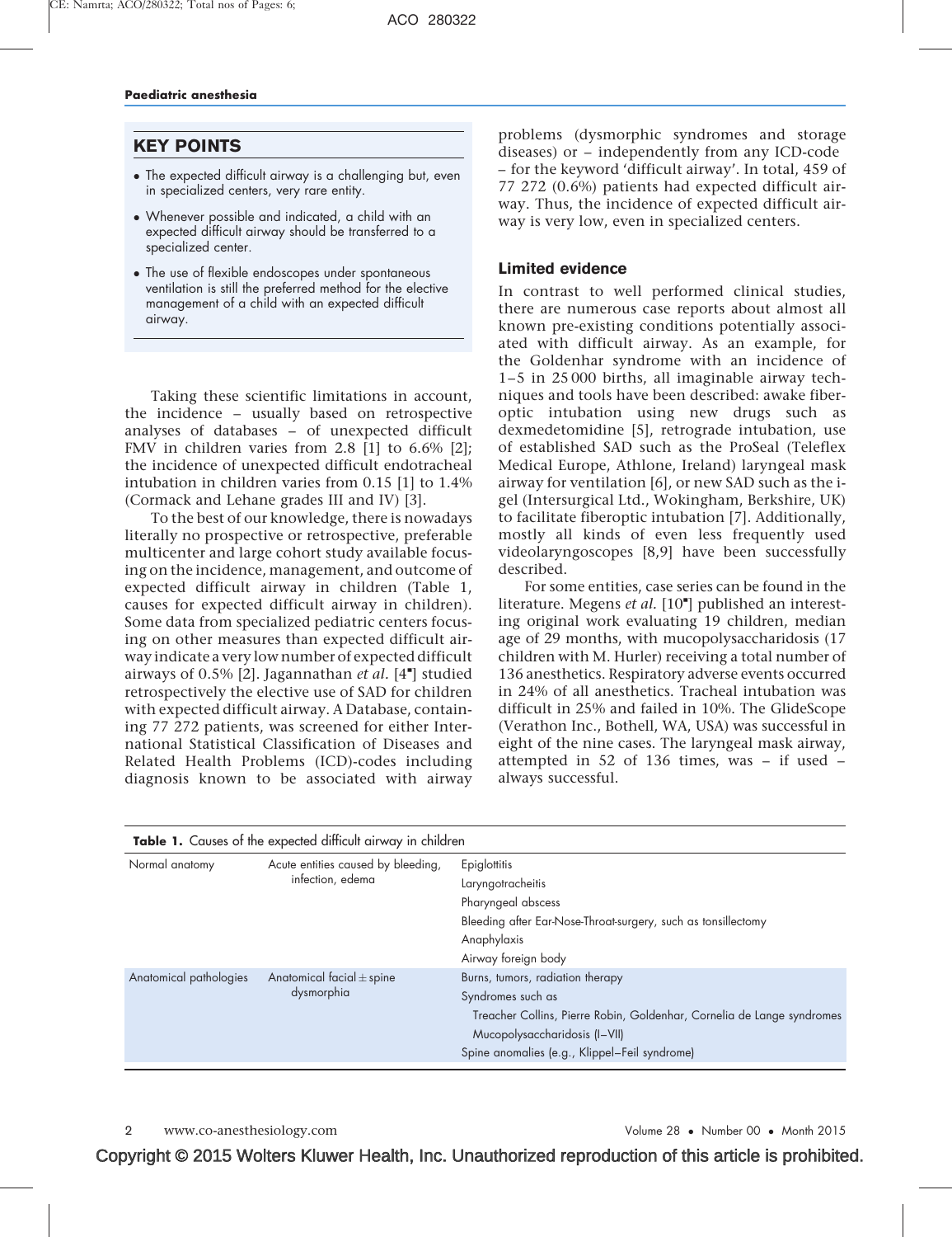Hosking et al. [\[11\]](#page-5-0) reviewed the records of a single, specialized center in Australia retrospectively over 40 years and found 59 children with a Treacher Collins syndrome occurring approximately once every 50 000 births. Of these children, 35 underwent a total of 240 anesthetics from specialist pediatric anesthetists during the study period. Using direct laryngoscopy, Cormack and Lehane grade of III or IV was documented in 53% of the children. Intubation techniques other than direct laryngoscopy were used in 41%. Despite being a retrospective databank analysis over 40 years, the work of Hosking et al. is important for two other reasons. First, the authors evaluated the degree of difficult laryngoscopy over time and found that for the Treacher Collins syndrome intubation becomes more difficult with increased age of the patient. This seems to be in contrast to patients with a Pierre Robin sequence, in which intubation usually becomes easier during adolescence as the mandibular recovers dimensions during growth. Second, the authors admirably honestly demonstrate that for many cases, adequate and sufficient documentation within the anesthesia record is missing, probably a common problem in most anesthesia charts.

Marston et al. [\[12\]](#page-5-0) reviewed - again retrospectively – newborns until the age of 3 months with Pierre Robin sequence. Prior to any maxillo-facial surgery, 37% of all intubations were performed using direct laryngoscopy with a Miller blade; 63% of the cases were intubated with a flexible fiberoptic. SAD, according to Stricker et al. [\[13\]](#page-5-0), however, seems also to be a valuable tool for ventilation and oxygenation in Pierre Robin sequence.

#### What could be recommended?

Without doubt, the incidence of an expected difficult airway in children is rare. Thus, screening is essential, and children with expected difficult airway should be identified in advance, usually by medical history or be a decent clinical examination (Table 2).

Based on the existing literature, a clear recommendation about which technique should preferably be used in which entity and at which age would not be appropriate. We are convinced that rather the operator's expertise with a certain technique than a technique itself is the key for successful management of expected difficult airway in children.

Additionally, the existing literature needs to be read with caution. For instance, Jagannathan et al. [\[4](#page-5-0)"[\]](#page-5-0) retrospectively evaluated the elective use of SAD as the primary airway device in children with expected difficult airway and found a success rate of 96%, if a SAD had been used as the primary device and – importantly – with all children spontaneously breathing. However, only 109 out of 459 children with an expected difficult airway were managed with

|  |  |  | <b>Table 2.</b> Predictors of an expected difficult airway |  |  |  |  |  |  |
|--|--|--|------------------------------------------------------------|--|--|--|--|--|--|
|--|--|--|------------------------------------------------------------|--|--|--|--|--|--|

| Soft tissue pathologies      | Tumor                                                 |
|------------------------------|-------------------------------------------------------|
|                              | Abscess                                               |
|                              | Scars                                                 |
|                              | Past radiation therapies                              |
|                              | Burns                                                 |
| Maxillo-facial malformations | Hypoplasia of the mandible                            |
|                              | Retrognathia/mircognathia                             |
|                              | Facial asymmetries (including<br>ear anomalies)       |
|                              | Mandibular joint ankylosis<br>(reduced mouth opening) |
| Mouth, tongue, and           | Microstomia                                           |
| teeth anomalies              | Macroglossia                                          |
|                              | Overbite                                              |
| Cervical spine pathologies   | Reduced movement of the<br>cervical spine             |
|                              | Instability of the cervical spine                     |
| Airway obstruction           | Stridor                                               |
|                              | Obstructive sleep apnea                               |

a SAD as the primary and intended final airway. For the majority of children with an expected difficult airway, other strategies were chosen, mainly tracheal intubation using a SAD as a conduit. Certainly, SADs have proven to be very useful devices for difficult airway situations. However, for expected difficult airway entities, the primary use of SAD needs to be balanced carefully, and the operator's expertise seems to be the key to successful management and wise judgment. As stated by Asai [\[14\]](#page-5-0) within his accompanying editorial, '...it is apparent that such a success rate was obtained by avoiding the use of a supraglottic airway when it was not indicated'.

Based on what is published in the literature as well as according to the author's opinion, the use of flexible fiberscopes is of significance for the management of expected difficult airway. This might be achieved either directly with the aid of a designated face mask (endoscopic face mask according to Frei et al. [\[15\]\)](#page-5-0) or by using a SAD as a conduit for flexible intubation [\[16\].](#page-5-0) Spontaneous breathing should be maintained for safety reasons until ventilation of a child's lungs is doubtless possible either via face mask or via SAD.

The recommendation to prioritize the flexible fiberoptic as described is supported by data recently presented by Nykiel-Baily et al.  $[17"']$  $[17"']$ . The author's need to be applauded for the implementation of specialized pediatric 'difficult airway consultation service', serving the entire hospital with all disciplines as an adviser as well as the manager of an expected difficult airway. Two thirds of all cases have been managed using the flexible fiberoptic.

0952-7907 Copyright © 2015 Wolters Kluwer Health, Inc. All rights reserved. www.co-anesthesiology.com 3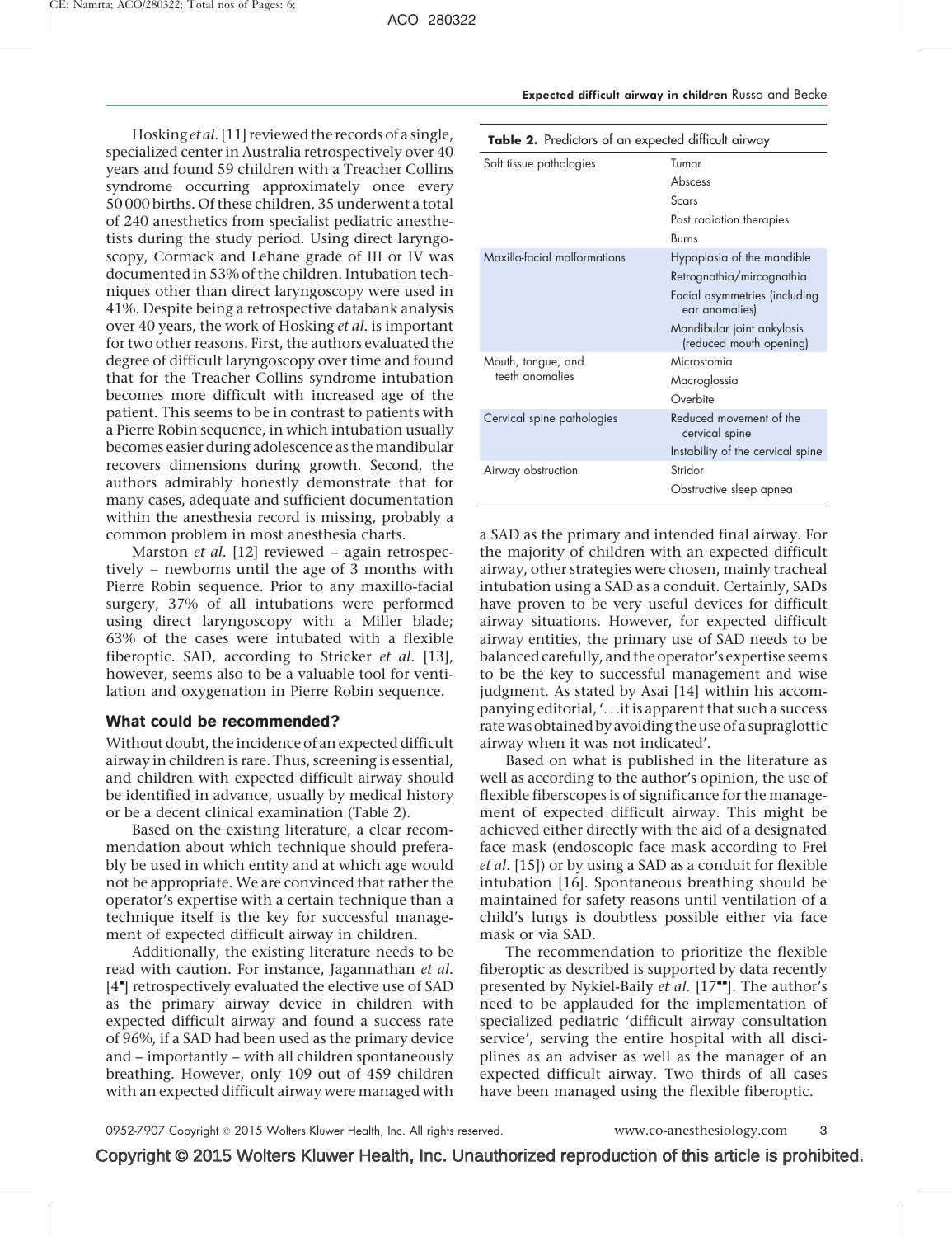Videolaryngoscopes will certainly gain more influence for airway management, particularly for supervision of trainees, but also for managing the unexpected and maybe the expected difficult airways too. However, a final judgment cannot be made. Karsli and co-workers [\[18\]](#page-5-0) have shown in a small cohort of children with craniofacial dysmorphic syndromes that videolaryngoscopes – the GlideScope videolaryngoscope in the study by Karsli and co-workers – are not fail-safe and do not always improve view on the laryngeal structures. In three of the 18 patients (17%), the use of the GlideScope videolaryngoscope did not improve the view as compared with direct laryngoscopy, and in two patients the flexible fiberoptic was used (once directly and once via a laryngeal mask airway).

Nowadays, there are many different indirect laryngoscopy concepts in the market; however, based on the current literature, there is not a single videolaryngoscope that on the basis of evidence might be superior to its competitors [\[19\]](#page-5-0).

#### Anesthesia management

Today there is no evidence on the 'preferred anesthesia management' for children with expected difficult airways. However, the primary goals of induction, maintenance, extubation, and postanesthetic care can be defined as follows:

- (1) Maintenance of spontaneous breathing until definitive airway management and/or until doubtless verification of possible ventilation via face mask or via a SAD regardless of which anesthetic is used.
- (2) An intravenous or intraosseous line should be immediately available to ensure the application of emergency drugs.
- (3) The extubation after a difficult intubation should be performed under defined precautions, either in the odds ratio or later in the postanesthesia care unit/ICU. If there is any doubt of a clear airway after extubation, a 'reversible extubation strategy' should be attempted, such as by using airway exchange catheters or designated extubation sets.
- (4) A child with a difficult airway should be monitored for at least 2–3 h postoperatively.
- (5) There should be a careful documentation of all measures taken, with a copy for the patient.

# Recommendations

We need to acknowledge that rather the operator's expertise than a certain technique leads to successful management. However, one can postulate that in specialized pediatric centers, the personal and infrastructural parameters are more likely to be adequate for the management of children with expected difficult airways. These encompass equipment (SAD, flexible endoscopes, videolaryngoscopes, and so on) in adequate pediatric sizes as well as appropriate provision of postoperative care structures, such as pediatric postanesthesia care unit and ICU. Additionally, pediatric surgical disciplines with expertise in the establishment of a tracheal access should be present within the institution.

Designated centers should organize regular theoretical teaching and practical training of basic and advanced airway skills. Indeed, all techniques that might be applied to a child with an expected difficult airway can be taught and trained during regular perioperative pediatric care.

Information on the strategies of managing expected difficult airway should be available for all team members, such as checklists for preoperative evaluation, airway equipment (e.g., airway trolley), preparation of anesthetics and emergency medication, as well as for extubation/ postanesthetic care.

Whenever possible, children with an expected difficult airway should be treated in specialized centers (Fig. 1). Thus, it is highly recommended to transfer a child to a center described above if the corresponding preconditions are not available. Consequently, the only clinical conditions that prevent transferral are urgent risk of respiratory depression or limb/lifesaving procedures.

# EMERGENCY MANAGEMENT OF A CHILD WITH AN EXPECTED DIFFICULT AIRWAY

Either for the expert or for those who do not regularly work on the pediatric airway, the following techniques might help to assure ventilation and oxygenation in a child with an – but not only – expected difficult airway (Fig. 1). Please note that all techniques can be taught and practised during daily airway management.

- (1) One-hand or two-hand FMV with or without the additional use of an oropharyngeal (Guedel tube) or nasopharyngeal tube (Wendl tube); both tubes help to overcome upper airway obstruction. Caution needs to be taken care of regarding adequate sizing as well as adequate depth of anesthesia during insertion.
- (2) Direct ventilation via a tracheal tube placed in the nasopharynx, with the distal end of the placed tube right above the laryngeal inlet; assisted or controlled ventilation can be

www.co-anesthesiology.com

• Number 00 • Month 2015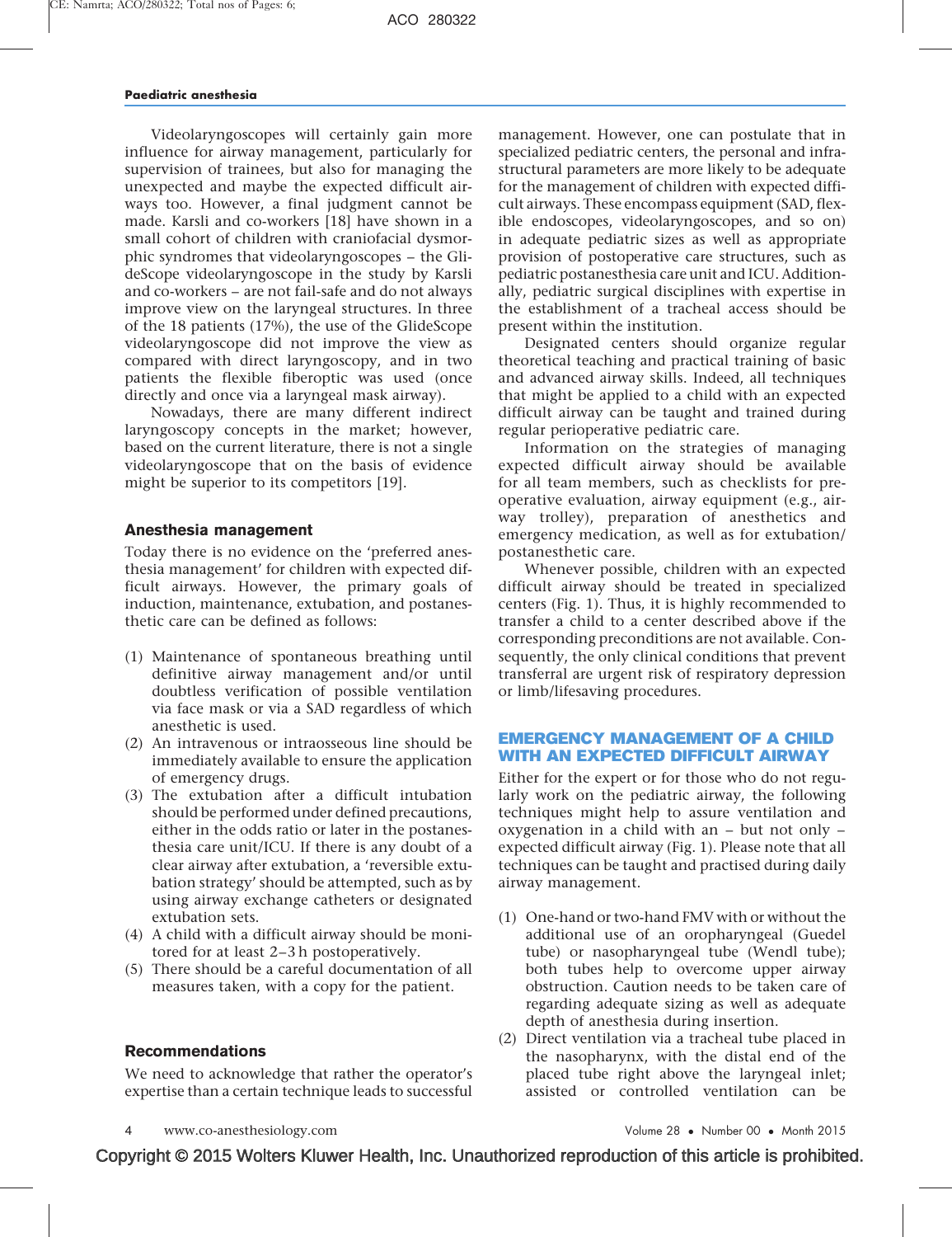<span id="page-4-0"></span>

FIGURE 1. Flow chart for the handling of a child with an expected difficult airway.

achieved when the contralateral nostril as well as the mouth are closed. This technique promises to be successful even in children with reduced mouth opening. However, the operator needs to be aware that iatrogenic gastric insufflation is possible as a result of too deep (esophageal) insertion of the tube or – like during FMV – by application of higher airway pressure.

(3) If mouth opening and oropharyngeal space are not compromised, SAD can be inserted for ventilation.

It is the author's experience that ventilation via a tracheal tube placed in the nasopharynx is a very powerful technique in neonates and children as well as adults. In clinical practice, nasopharyngeal ventilation will probably be used rather in neonates or newborns than in older children, where use of a SAD will be the primary choice.

#### **CONCLUSION**

Expected difficult airway in children is an entity with a very low incidence. Case series are helpful to gain some kind of knowledge about these challenging airways. However, larger prospective cohort studies are warranted to allow more robust and in the best case evidence-based recommendations regarding a preferred airway management technique considering also different entities and ages.

Without any doubt, successful management relies on the operator's expertise. Especially in anatomically fixed airways, maintenance of spontaneous breathing until definitive airway is secured as well as the use of flexible endoscopes is nowadays the preferred technique in children with expected difficult airways. The definitive value of videolaryngoscopes can currently not be balanced sufficiently.

In case of a lifesaving or limb-saving procedure, there are emergency techniques to assure oxygenation (FMV, ventilation via a tracheal tube placed in the nasopharynx, or the use of SAD) that should be trained in everyday practice.

#### Acknowledgements

None.

# Financial support and sponsorship None.

# Conflicts of interest

There are no conflicts of interest.

#### REFERENCES AND RECOMMENDED READING

Papers of particular interest, published within the annual period of review, have been highlighted as:

- of special interest
- **B** of outstanding interest
- 1. Laschat M, Kaufmann J, Wappler F. Difficult airway management in paediatric patients [in German]. Anasthesiol Intensivmed Notfallmed Schmerzther 2009; .<br>44:728–734.

0952-7907 Copyright © 2015 Wolters Kluwer Health, Inc. All rights reserved. www.co-anesthesiology.com 5